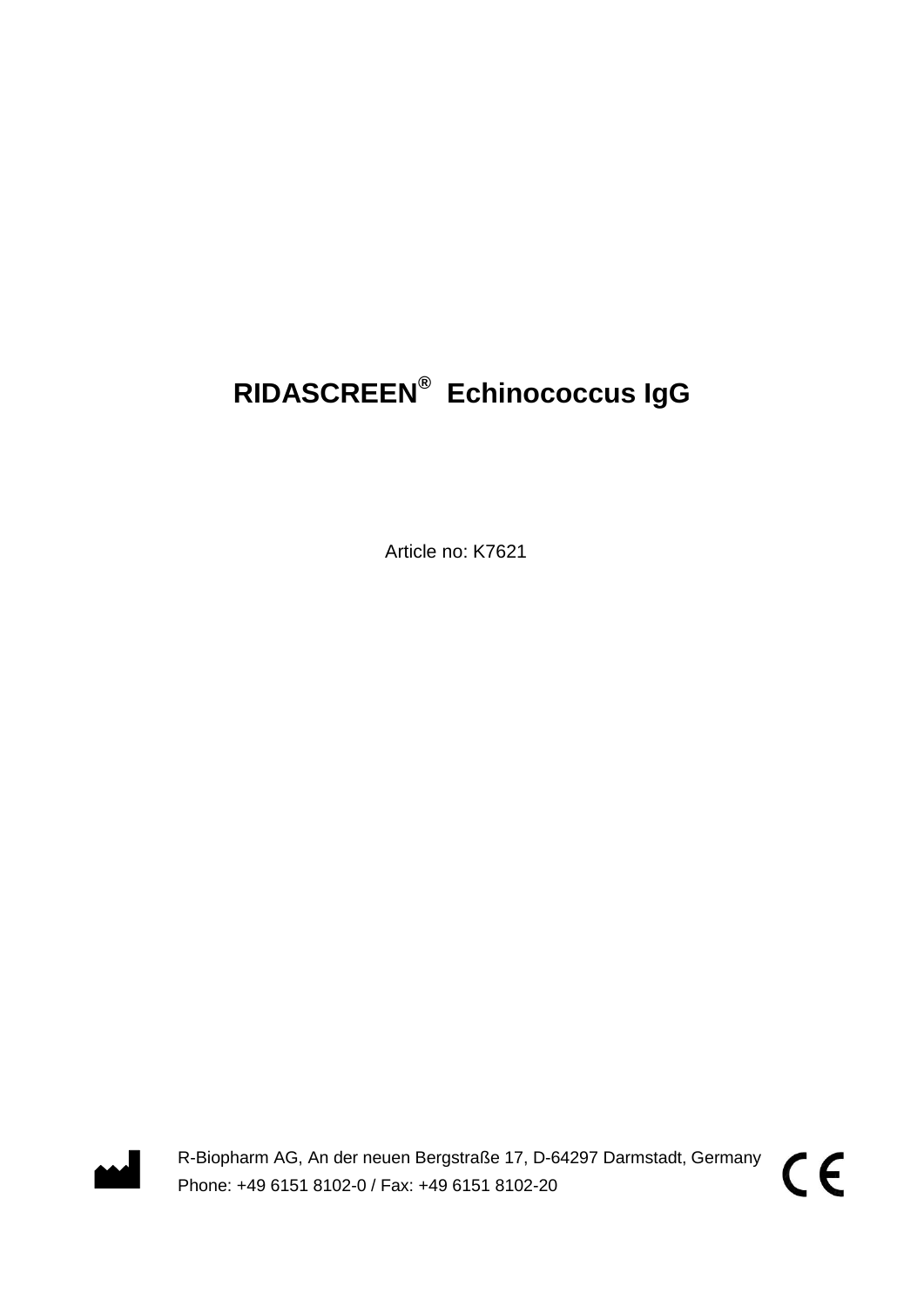#### **1. Intended use**

For *in-vitro* diagnostics. The RIDASCREEN® Echinococcus IgG test is an enzyme immunoassay for the qualitative determination of IgG antibodies against Echinococcus granulosus und Echinococcus multilocularis in human serum.

The test should be used for confirmation purposes when there is a suspected case of infection with Echinococcus.

#### **2. Summary and explanation of the test**

After infection with Echinococcus, specific antibodies are formed against the pathogen as a result of the response from the immune system. By using immunological methods, it is possible to determine the antibodies in the serum. Both the choice of the pathogen-specific antigen and the selected test method have a significant influence on the test result.

#### **3. Test principle**

Purified antigens are bonded to a microwell plate. Antibodies which are present in the patient samples attach themselves to the antigens and are determined during the second phase of the test by using enzyme-labelled anti-human antibodies (the conjugate). The enzyme converts the colourless substrate (urea peroxide/TMB) to a blue end product. The enzyme reaction is stopped by adding sulphuric acid. The colour of the mixture then switches from blue to yellow. A final measurement is carried out in a photometer at 450 nm using a reference wavelength  $\geq 620$  nm.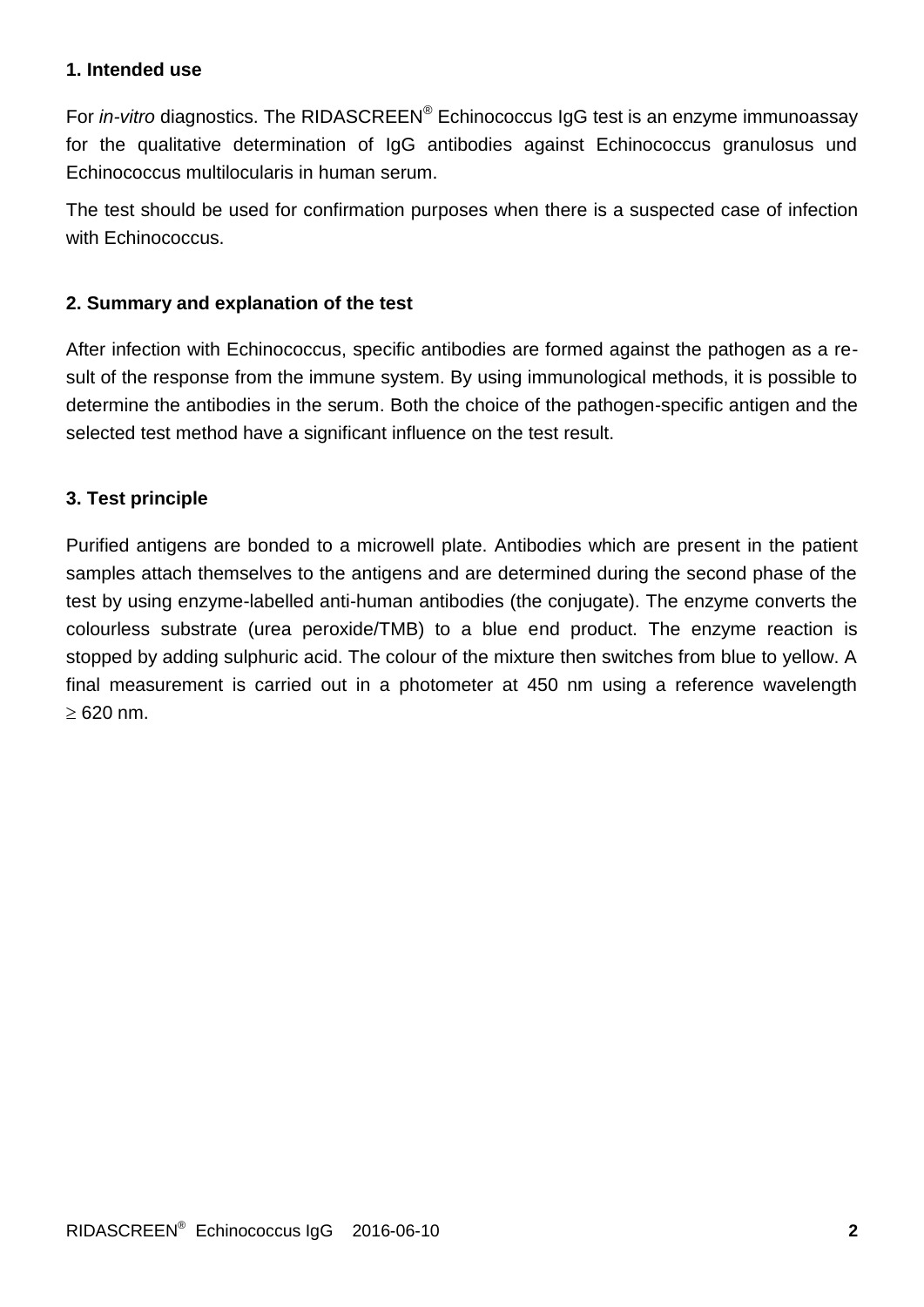#### **4. Reagents provided**

There are enough reagents in the kit for 96 determinations.

| Plate                                       | 96 det.         | Microwell plate, 12 microwell strips (can be divided) in strip holder;<br>coated with antigens from Echinococcus granulosus cysts |
|---------------------------------------------|-----------------|-----------------------------------------------------------------------------------------------------------------------------------|
| <b>Diluent</b>                              | 100 ml          | Sample buffer, phosphate-buffered NaCl solution, ready for use;<br>coloured yellow                                                |
| SeroWP                                      | 100 ml          | Wash buffer, 10-fold concentrate; tris-buffered NaCl solution                                                                     |
| Control<br>$+$<br>red lid                   | $1.2$ ml        | IgG positive control, human serum, ready for use                                                                                  |
| Control<br>$\blacksquare$<br>colourless lid | $2.5$ ml        | IgG negative control, human serum, ready for use                                                                                  |
| Conjugate<br>orange lid                     | $12 \text{ ml}$ | anti-human IgG conjugate, ready for use;<br>peroxidase conjugated anti-human IgG conjugate in stabilized                          |
| SeroSC                                      | $12 \text{ ml}$ | Substrate<br>$H_2O_2$ /tetramethylbenzidine; ready for use                                                                        |
| <b>Stop</b>                                 | $12 \mathrm{m}$ | Stop reagent<br>0.5 M sulphuric acid; ready for use                                                                               |

Details of hazardous substances according to labeling obligations. For more details see Material Safety Data Sheets (MSDS) at www.r-biopharm.com.

#### **5. Storage instructions**

The test kit must be stored at  $2 - 8$  °C and can be used until the expiry date printed on the label. The diluted wash buffer can be used for a maximum of 4 weeks when stored at  $2 - 8$  °C or for 5 days when stored at room temperature (20 – 25 °C). After the expiry date, the quality guarantee is no longer valid.

The aluminium bag containing the microwell plate must be opened in such a way that the clip seal is not torn off. Any microwell strips which are not required must be stored in the aluminium bag.

The reagents must not be allowed to become contaminated and the colourless substrate must be protected from exposure to direct light.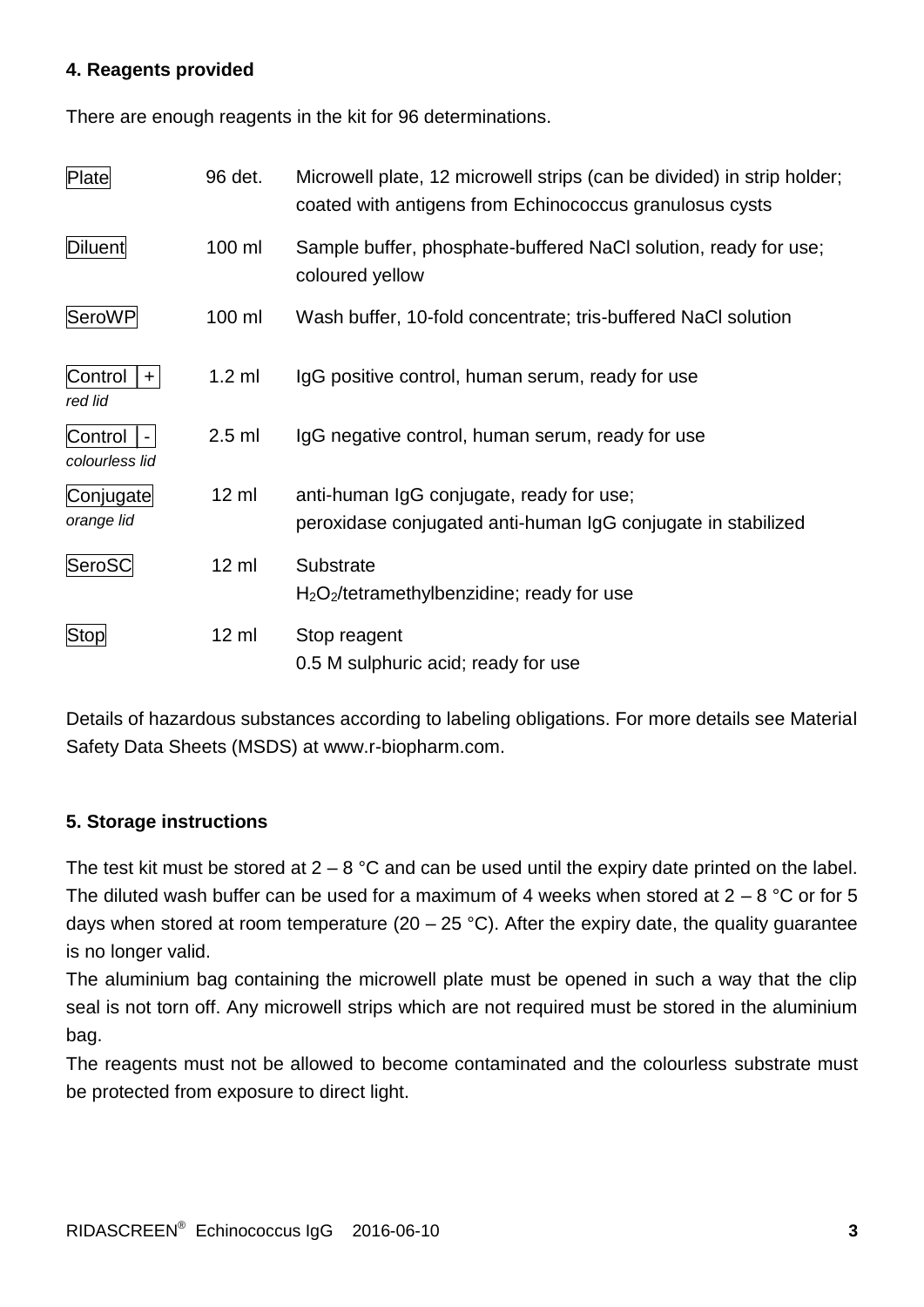## **6. Materials required but not provided**

- 6.1. Reagents
- distilled or deionised water
- 6.2. Accessories
- $-$  Test tubes
- Vortex mixer
- Micropipettes for 10-100 µl and 100-1000 µl capacities
- Measuring cylinder (1000 ml)
- Stop clock
- Microplate washer or multichannel pipette
- Microplate reader (450 nm, reference wavelength  $\geq$  620 nm)
- Filter paper (laboratory towels)
- Waste container containing 0.5 % hypochlorite solution

#### **7. Precautions for users**

For in vitro diagnostic use only.

This test must only be carried out by trained laboratory personnel. The guidelines for working in medical laboratories have to be followed. The instruction manual for the test procedure has to be followed. Do not pipet samples or reagents by mouth. Avoid contact with bruised skin or mucosal membranes. During handling reagents or samples, wear appropriate safety clothing (appropriate gloves, lab coat, safety goggles) and wash your hands after finishing the test procedure. Do not smoke, eat or drink in areas where samples or reagents are being used.

For more details see Material Safety Data Sheets (MSDS) at www.r-biopharm.com.

The control sera (positive control and negative control) in the kit have been tested for HIV- and HCV-Ab as well as HbsAg with negative results. Nevertheless, they must be treated as poten¬tially infectious in the same way as the patient samples and all other materials with which they come into contact and they must be handled in accordance with the relevant national safety regulations.

All reagents and materials used have to be disposed properly after use. Please refer to the relevant national regulations for disposal.

## **8. Specimen collection and storage**

The test has been developed for testing human serum samples. After blood collection, the blood should be separated from blood clots as soon as possible in order to prevent haemolysis.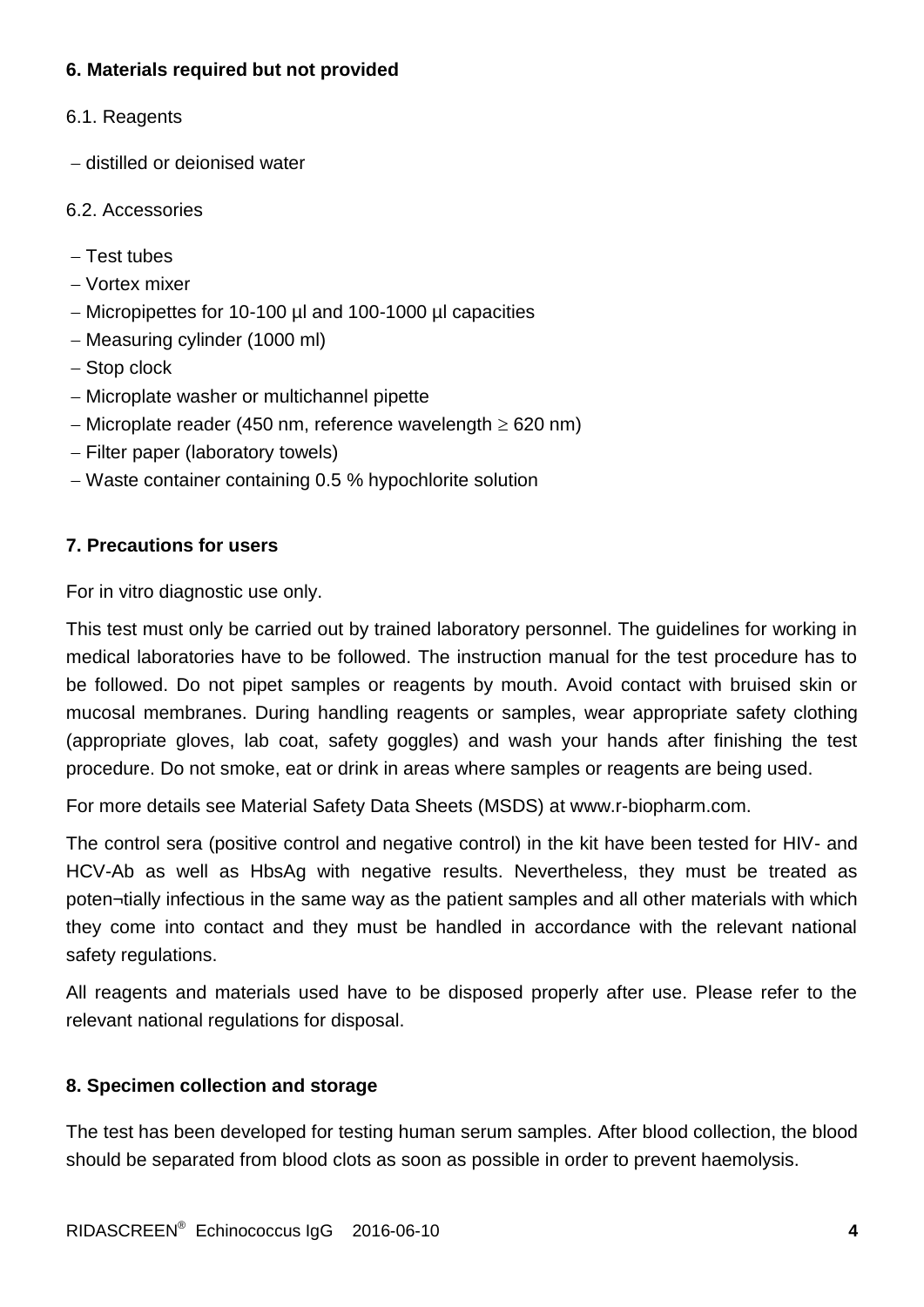The samples must be stored cold or frozen until they are tested. Repeated freezing and thawing of the samples and microbial contamination must be prevented at all costs. Using heatinactivated, lipaemic, haemolytic, icteric or turbid samples can lead to false results.

## Table 1: Sample storage

| Undiluted serum | Diluted serum |            |
|-----------------|---------------|------------|
| $2 - 8 °C$      | $-20 °C$      | $2 - 8 °C$ |
| week            | >1 week       | 7 hours    |

## **9. Test procedure**

#### 9.1. General information

All reagents and the microwell plate must be brought to room temperature (20 – 25 °C) before use. The microwell strips must not be removed from the aluminium bag until they have reached room temperature. The reagents must be thoroughly mixed immediately before use. After use, the kit must be immediately returned to storage between 2 and 8 °C.

Take only the volume of reagents that is needed for test procedure. Do not pour reagents back into vials as reagent contamination may occur. Do not pour reagents back into vials as this may lead to reagent contamination.

The microwell strips cannot be used more than once. The reagents and microwell strips must not be used if the packaging is damaged or the vials are leaking.

The wash buffer, sample buffer and substrate are not test specific; they can also be used for other RIDASCREEN® ELISA for determining antibodies against parasites.

## 9.2. Preparing the wash buffer

1 part wash buffer concentrate SeroWP is mixed with 9 parts distilled water. In order to do this, place 100 ml of the concentrate in a 1000 ml measuring cylinder and make up the solution to 1000 ml with distilled water. Any crystals present in the concentrate must be dissolved beforehand by warming in a water bath at 37 °C. The diluted buffer can be used for a maximum of 4 weeks provided it is stored at  $2 - 8$  °C or for 5 days when stored at room temperature  $(20 - 25 \degree C)$ .

#### 9.3. Preparing the samples

Dilute the serum samples to be tested with sample buffer Diluent 1:50 before starting the test.

e.g. 10 µl Serum + 490 µl Diluent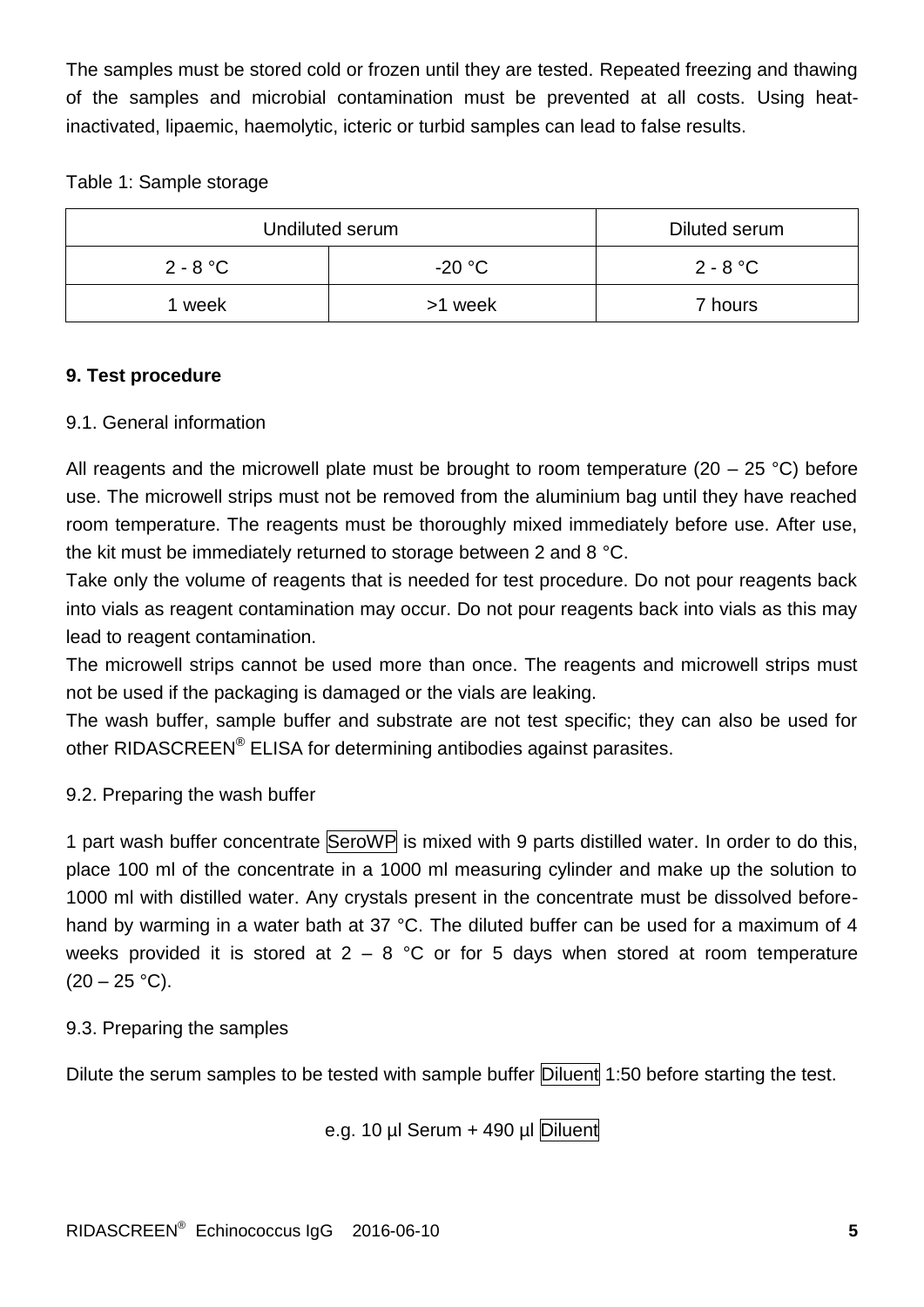#### **Note:**

## **The negative control and positive control are ready for use and must NOT be diluted.**

#### 9.4. First incubation

After inserting a sufficient number of wells in the frame, pipette 100 µl diluted sera and ready-touse controls Control  $\overline{\phantom{a}}$  and Control  $\overline{\phantom{a}}$  into each of the corresponding wells and incubate at room temperature (20 – 25 °C) for 15 minutes. We recommend that you carry out the negative control Control │- in duplicate.

#### 9.5. Washing

The wells must be emptied into a waste container containing hypochlorite solution for disinfection. After this, knock out the plate onto absorbent paper in order to remove the residual moisture. After this, wash the plate 5 times using 300 µl wash buffer each time. Make sure that the wells are emptied completely by knocking them out on an unused part of the absorbent paper after each wash.

## **When using a microplate washer, make sure that the machine is correctly adjusted to the type of plate being used. After washing, knock out the plate onto clean absorbent paper in order to remove any residual moisture.**

#### 9.6. Second incubation

Add 100 µl of the anti-human IgG conjugate Conjugate to each well. Then incubate the plate at room temperature  $(20 - 25 \degree C)$  for 15 minutes.

#### 9.7. Washing

Wash 5 times in accordance with Section 9.5.

#### 9.8. Third incubation

Place 100 µl substrate SeroSC in each the well. Then incubate the plate at room temperature (20 – 25 °C) for 15 minutes. After this, stop the reaction by adding 50 µl stop reagent Stop to each well. After mixing carefully (by lightly tapping the side of the plate), measure the absorbance at 450 nm (reference wavelength  $\geq$  620 nm) in a plate photometer. Calibrate the zero against air.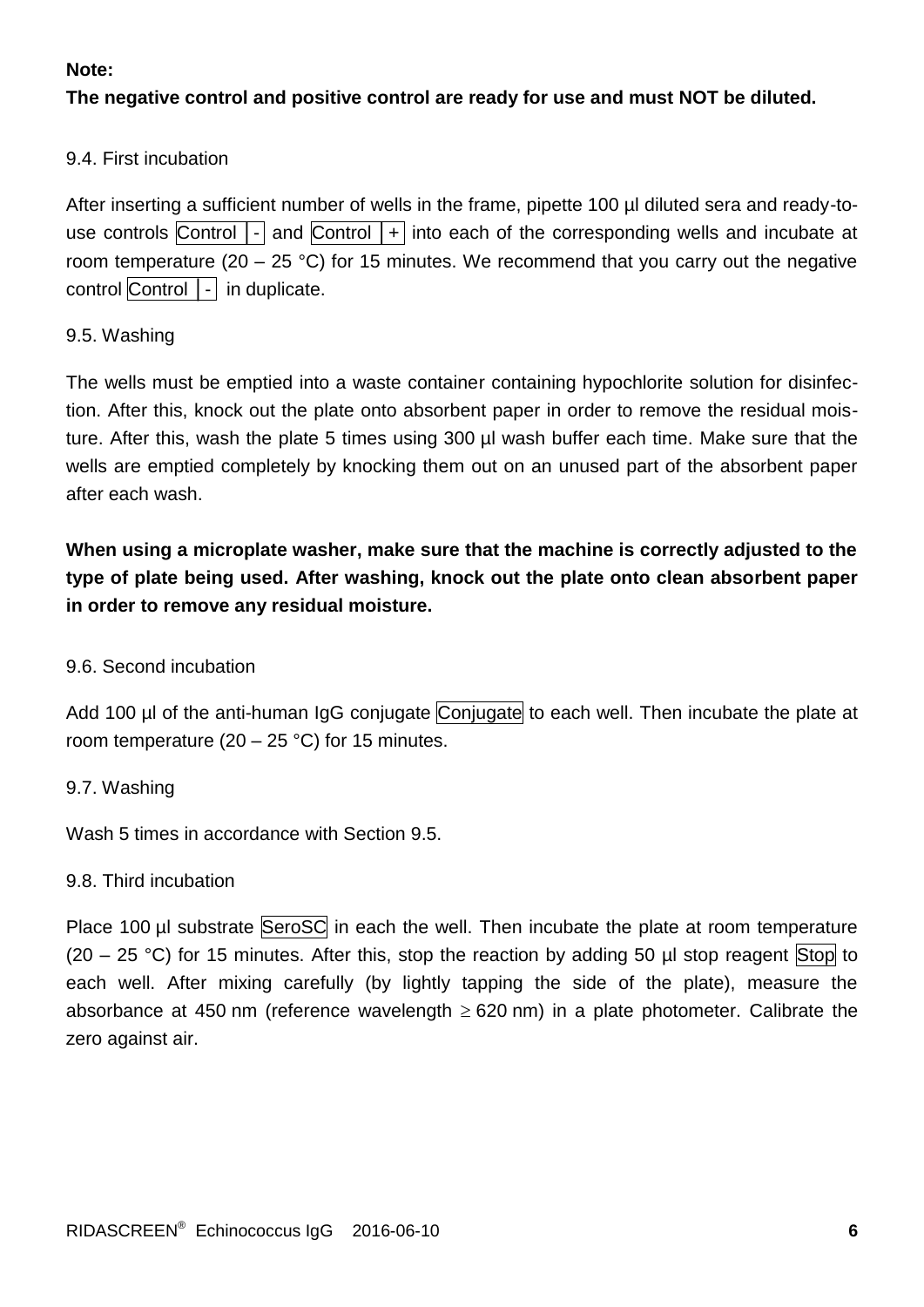#### **10. Quality control – indications of instability or deterioration**

For quality control purposes, the positive control and the negative control (in duplicate) must be used every time the test is carried out. The test has been carried out correctly if the average extinction of the negative control at 450 nm is smaller than 0.3. If the two individual measurements deviate from the average by more than 25 %, the test must be repeated. The extinction for the positive control at 450 nm must be greater than 0.8.

If the values differ from those required, if the substrate is turbid or has turned blue before adding to the wells, it may indicate that the reagents have expired.

If the stipulated values are not met, the following points must be checked before repeating the test:

- Expiry date of the reagents used
- Functionality of the equipment being used (e.g. calibration)
- Correct test procedure
- Visual inspection of the kit components for contamination or leaks a substrate solution which has turned blue must not be used.

If the conditions are still not fulfilled after repeating the test, please contact your local R-Biopharm distributor.

## **11. Evaluation and interpretation**

- 11.1. Calculating the sample index
- 1. The average absorbance is calculated for the negative control.
- 2. 0.150 is added to the average absorbance. This yields the cut-off for the test.
- 3. The sample index is obtained by dividing the absorbance for the sample by the cut-off.

| For example: Negative control 1 | $Q.D. = 0.115$ |
|---------------------------------|----------------|
| Negative control 2              | $Q.D. = 0.125$ |
| Sample                          | $Q.D. = 0.508$ |

cut-off = 
$$
\frac{0.115 + 0.125}{2} + 0.150 = 0.270
$$

Sample index =  $\frac{0.508}{0.270}$  = 1.88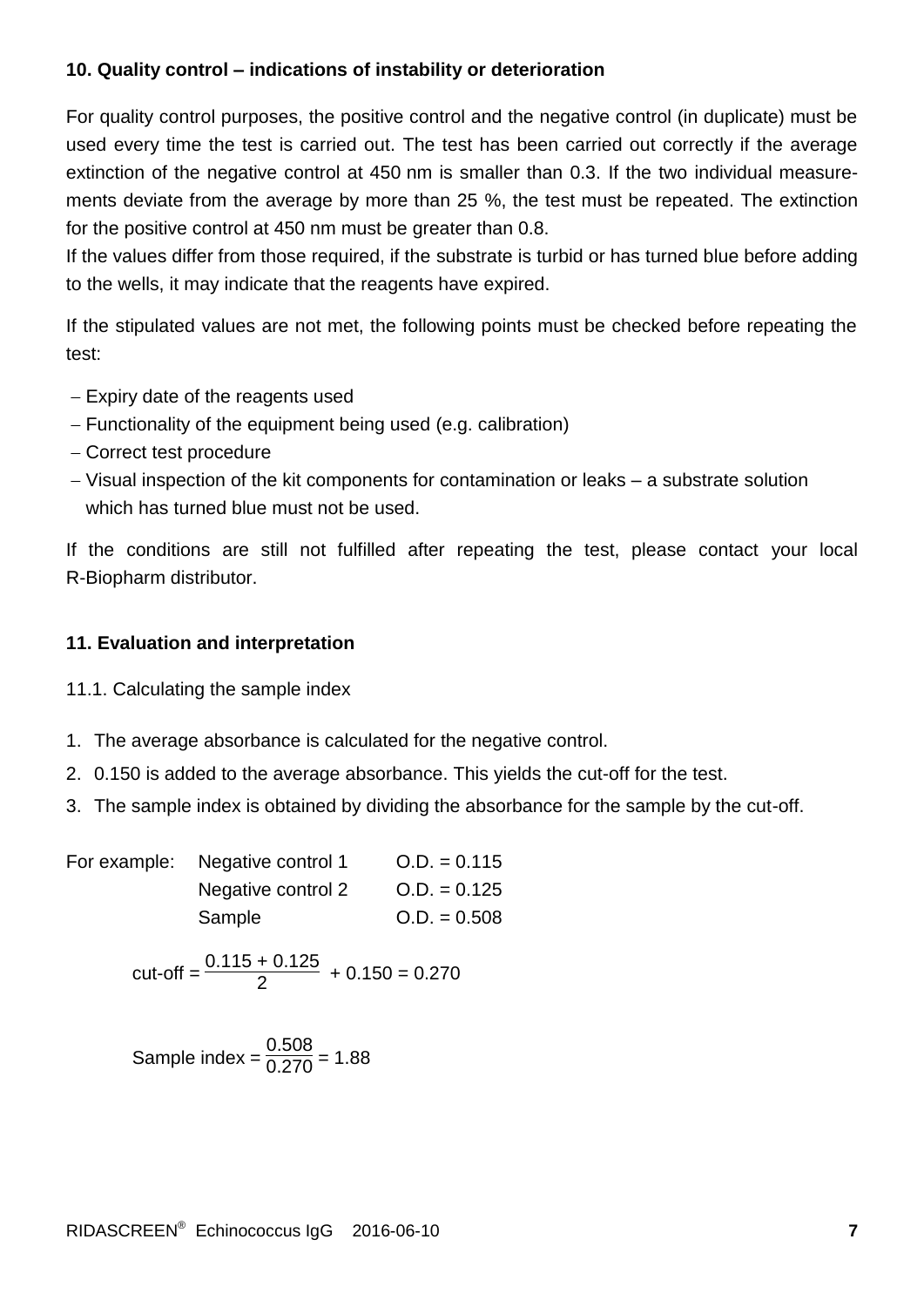Table 2: Evaluating the sample index

|              | negative | equivocal   | positive |
|--------------|----------|-------------|----------|
| Sample index | < 0.9    | $0.9 - 1.1$ | > 1.1    |

## **12. Limitations of the method**

The RIDASCREEN<sup>®</sup> Echinococcus IgG ELISA determines IgG antibodies against E. multilocularis and E. granulosus and should be carried out in cases of suspected echinococcosis. The results obtained must always be interpreted in combination with the clinical picture and other diagnostic findings.

Antibody signals are dependent on the localisation of the parasitosis and may vary from patient to patient.

A negative result does not necessarily rule out echinococcosis. During the early stages of the infection, the number of antibodies may be so small that the test yields a negative or equivocal result. If the patient is anaemic or has suspected echinococcosis, another serum sample should be tested after four weeks.

Cross reactions have been described for antibodies against Taenia solium.

A positive result does not rule out the presence of another infectious pathogen.

#### 13. Performance characteristics

Table 3: Inter-assay variation (n =30)

| Inter-assay variation | <u>IgG</u> |        |
|-----------------------|------------|--------|
|                       | index      | CV     |
| Serum 1               | 3.25       | 15.5 % |
| Serum <sub>2</sub>    | 1.35       | 19.0%  |
| Serum 3               | 1.81       | 7.4%   |
| Serum 4               | 0.22       | n/a    |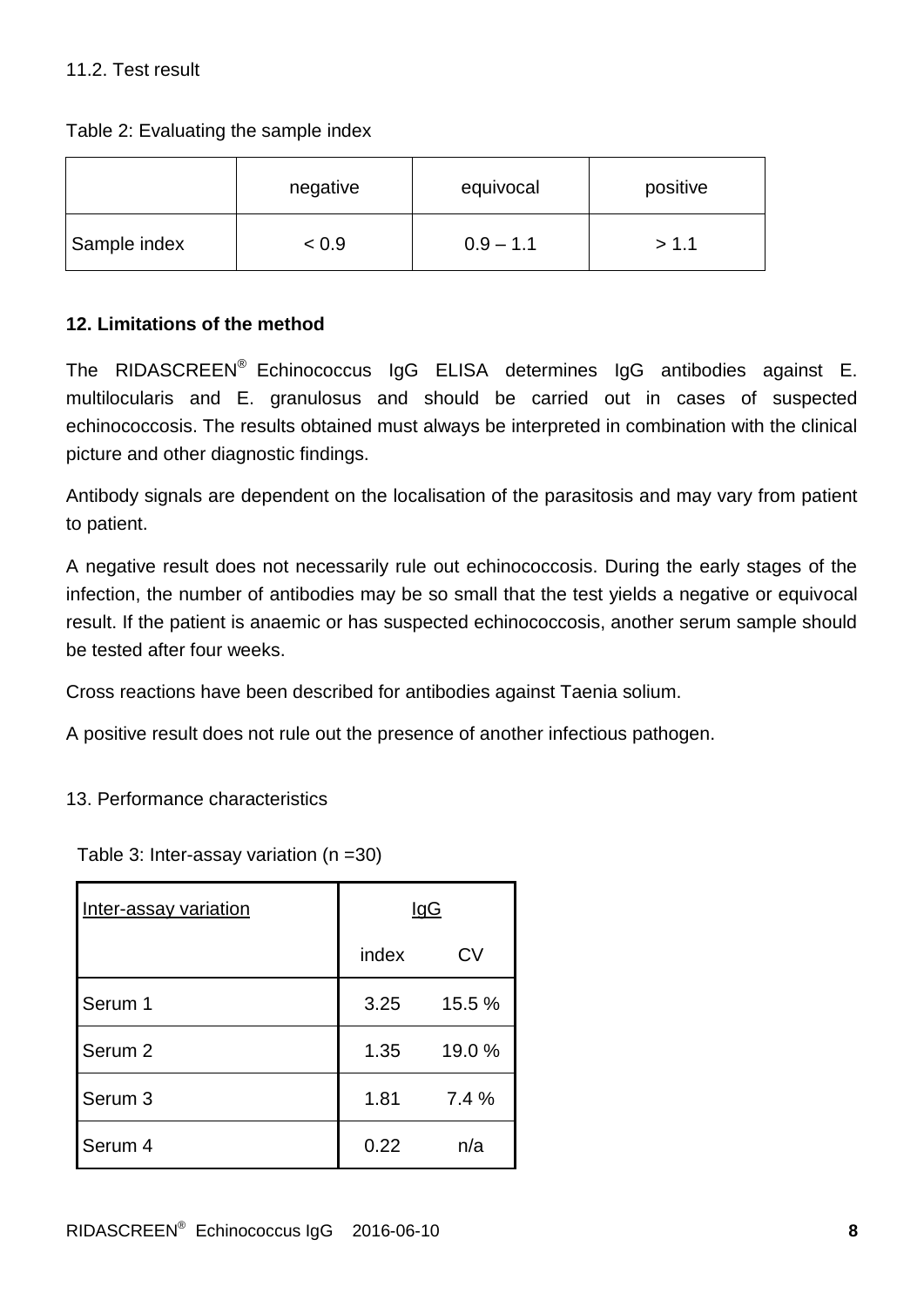## Table 4: Intra-assay variation  $(n = 23)$

| Intra-assay variation | IgG   |      |
|-----------------------|-------|------|
|                       | index | CV   |
| Serum 1               | 2.51  | 8.0% |
| Serum <sub>2</sub>    | 1.47  | 4.8% |
| Serum 3               | 1.16  | 9.7% |
| Serum 4               | 0.14  | n/a  |

Table 5: Sensitivity and specificity in comparison with one other commercial ELISA

|             | lgG   |  |
|-------------|-------|--|
| Sensitivity | 93.8% |  |
| Specificity | 90.6% |  |

Table 6: Results from testing 200 blood-donor sera taken from a blood donor centre in Germany

|                      | negative | equivocal | positive |
|----------------------|----------|-----------|----------|
| 200 blood donor sera | 100 %    | $0\%$     | $0\%$    |